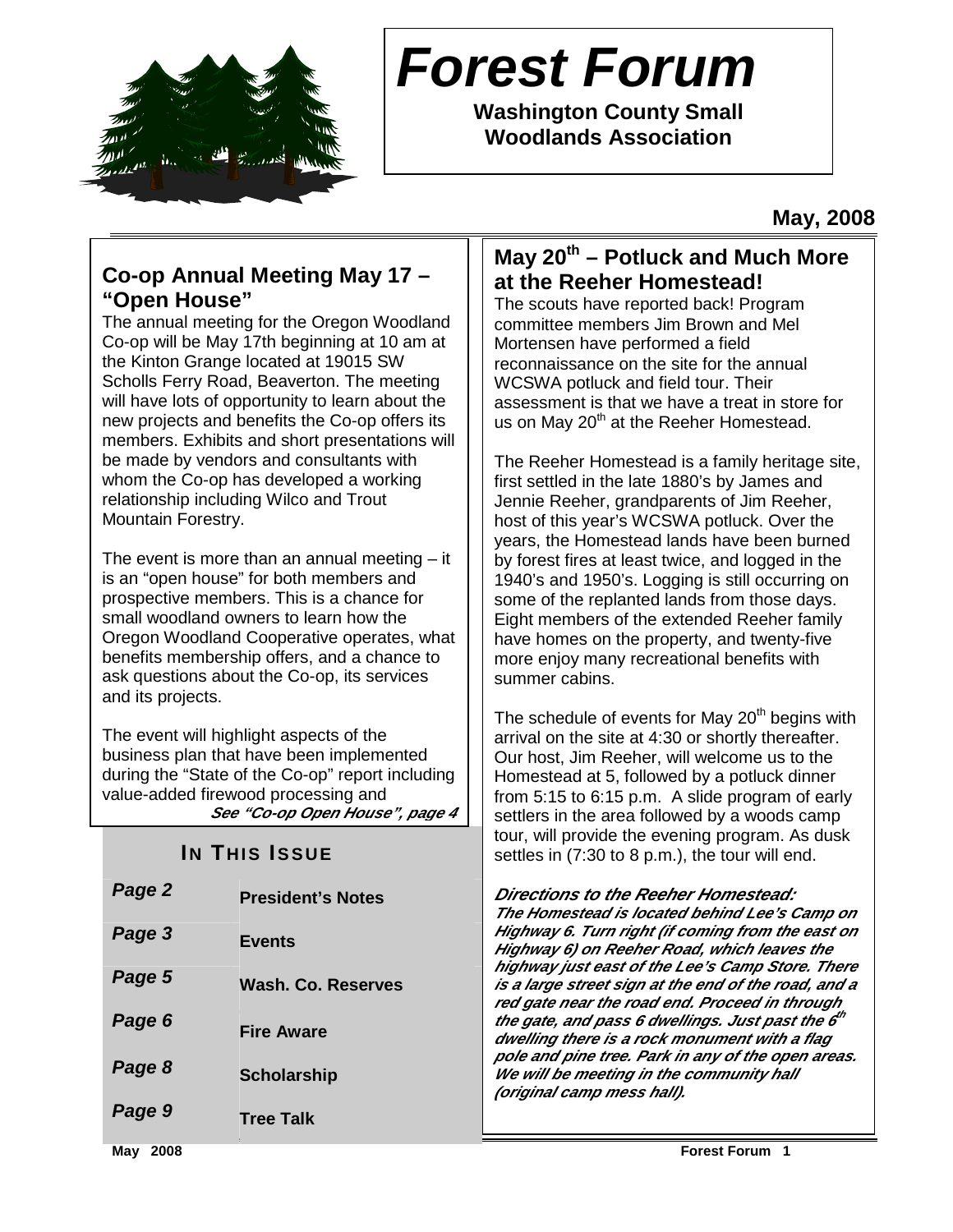## **Notes from the President** *by Dallas Boge*

It looks like spring is finally arriving with the arrival of May. This has been a strange winter, but we probably say that about every winter. Snow seemed to come over and over again, even after April  $15<sup>th</sup>$  when there is not supposed to be anymore snow here. April was 3 degrees cooler in Portland than normal, the coldest since 1975. Where is global warming when you need it?

Prior to the main events of the annual OSWA convention in Florence, the state board of directors met. The main topic of discussion was the possibility of OSWA creating a carbon aggregator jointly with American Tree Farm System (ATFS).

Carbon sequestration has become a hot topic. All three of the main presidential candidates have endorsed cap and trade. In a nutshell, cap and trade means that certain industrial operations are allowed to emit a fixed amount of carbon dioxide each year. If they want to emit more, they must purchase those rights from some other entity which is not emitting up to its limit.

Another way is to buy carbon credits. These are demonstrated promises to sequester carbon by various methods. This is where we come in. Small woodland owners have been sequestering carbon for generations, without ever thinking about it, or getting any credit for it.

Carbon credits are now being traded in this country at the Chicago Climate Exchange (CCX). Currently they trade for about \$5.00 per ton. In Oregon on good growing sites, Douglas fir 25 years old sequester about 8 tons per acre per year. Since the trading blocks on the CCX are in 10,000 ton units, most of us cannot partake of this source of revenue. That is where an aggregator comes in.

The role of an aggregator is to put together a collection of landowners willing to partake to make up a trading block or blocks. ATFS is willing to fund for three years a project to start a local aggregator. OSWA and ATFS will be forwarding the proposal to headquarters by the middle of May. Stay tuned for more.

Sharon and I will be gone much of May and part of June. Jim Brown has agreed to write the President's Notes next month. In July, I plan to discuss the economics of selling timber for pulp.

That's all for now.

### Dallas

#### **What's Your Pleasure – Print or Cyberworld?**

Perhaps you've had a desire at some time to be a print journalist, and write up useful and informative articles to your friends and others of similar interest? Or, you really like the idea of providing useful information online, through a website that shares photos, sources, or other types of useful information?

#### **Either way – here's your chance!**

The **Forest Forum** needs your help in finding useful articles – even writing them up if that's something you'd like to do. And, the **WCSWA website** needs similar information, but can really use photos and other information of interest to woodland owners.

#### **If you would like to help WCSWA in either of these two areas, please give Tom Nygren a call at 503-628-5472**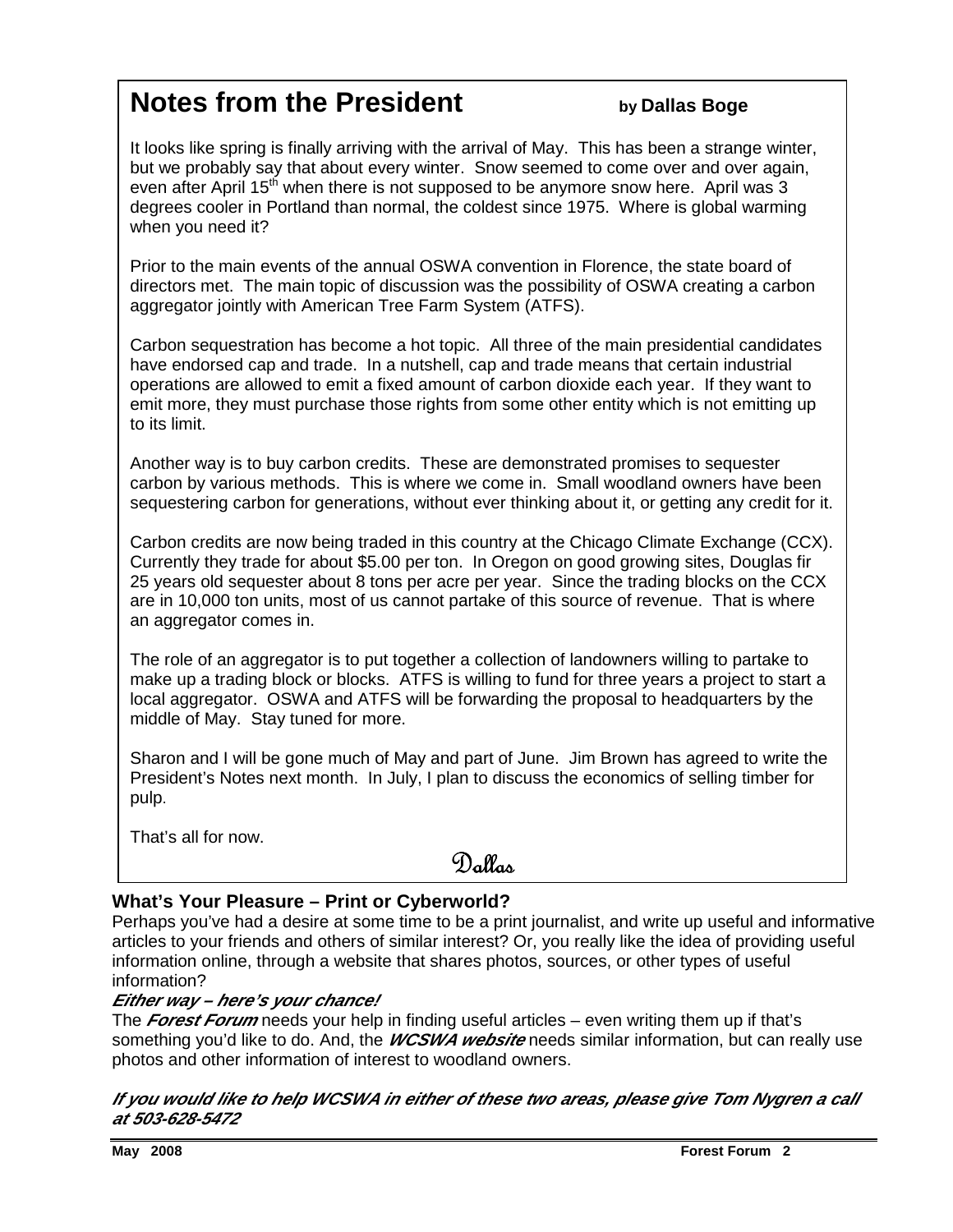#### **WCSWA Leadership**

 **President – Dallas Boge; 503-357-7688 Vice-President** – **Jim Brown; 503-284-6855 Secretary-Treasurer – Bob Shumaker**; 503-324-7825 Board of Directors: Dick Courter; 503-297-1660 Art Dummer; 503-357-4258 Tom Nygren, 503-628-5472 Neil Schroeder; 503-628-2344 Bonnie Shumaker – 503-324-7825 Wendell Walker, 503-353-0328  **Legislative Committee Chair:**  Ron Larson; 503-775-3223

**WCSWA Website** www.wcswa.org **Website Manager: Kathy Scott** Contact Tom Nygren for web postings and information.

**Forest Forum Newsletter Editor:** Tom Nygren 503-628-5472 e-mail: tnygren@juno.com

#### **The Tree Farm Tradin' Post**

 for tools, equipment, property, or materials? You can place a free advertisement in Forest Forum. A free service to our members: List tree farm items/land to buy, sell, or trade. Contact Tom Nygren, 503-628-5472. Got a tool or piece of equipment you don't need any more? Or maybe you are looking Another way for tree farmers to help each other! (3 month limit)

- **For Sale:** 800-1000 Western Red Cedar potted in 7 gal. cans, ¾" 1" caliper at base, 3-4' high. \$12.50 each or \$10 each for 6 or more. Neil Schroeder, 503/628-2344.
- **For Sale:** About 20 6-8' cedar fence posts, some treated. \$6 each. Neil Schroeder, 503/628- 2344.
- **Wanted:** We'll recycle your old 5-6' fencing wire (not barbed) to cage seedlings from deer damage. Will pick up at your place. Neil Schroeder, 503/628-2344
- **Wanted:** Two cylinder John Deere diesel tractor restored or restorable for display in new museum. Jeff Clevenger (503) 472-2811

### **Event Calendar**

| May              | 17 Oregon Woodland Cooperative – Open House/Potluck/Annual Meeting –<br>See article on page 1            |
|------------------|----------------------------------------------------------------------------------------------------------|
|                  | 20 WCSWA Potluck at Reeher Family "stage stop" and "woods camp".<br>29 Starker Lecture Series Field Trip |
| June             | 12 WCSWA Twilight tour at the Raines Tree Farm to celebrate 50 year<br>anniversary                       |
| July             | 26 Tree Farmer of the Year Tour – Bob and Bonnie Shumaker's                                              |
| <b>August</b>    | Field tour planned; to be announced                                                                      |
| <b>September</b> | Field tour planned; to be announced                                                                      |
| <b>October</b>   | <b>WCSWA Meeting - Roy Anderson, marketing specialist for The Beck Group</b><br>21                       |
| November         | Annual Banquet, to be announced                                                                          |
| December-        | No WCSWA meeting                                                                                         |
| May 2008         | <b>Forest Forum 3</b>                                                                                    |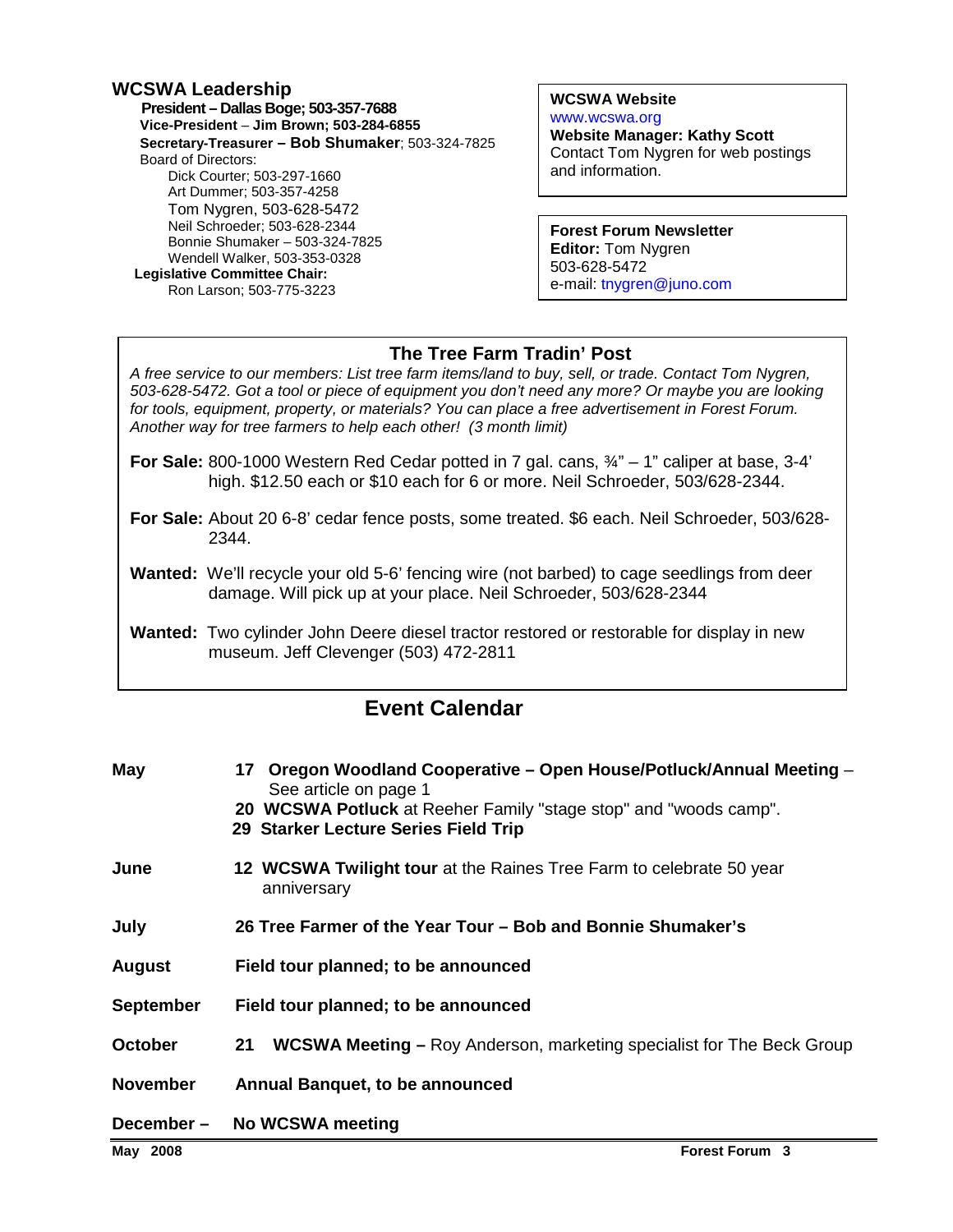

A reminder about farm/ranch insurance.

A roll up your sleeves reminder.

Whether you're on a 15,000-acre ranch or a small hobby farm, your insurance should work as hard as you do. Call today for a free, no-obligation look at getting it all coveredhome, buildings, livestock, machinery and liability. So you can check it off your list, and off your mind.





### **Co-op Open House, continued from page 1**

marketing, leveraged purchasing, "custom-cut" valueadded lumber merchandising, and expanded forestry consulting services.

Like all organizations, some business will need to be conducted including potential fee changes and the election of new Board of Director members.

The meeting will conclude with a planned potluck and, for those interested, a field trip down the road to Neil and Ardis Schroeder homestead to see a successful riparian restoration along the Tualatin River.

All are welcome and if you wish to join us for the potluck, those whose last names begin with  $A - H$ , please bring a salad or fruit dish,  $J - P$  please bring a side dish such as a cooked vegetable, potatoes, rolls, etc.,  $R - Z$ , please bring a dessert (Schroeders and Leathermans are bringing pies and Anne and Richard Hanschu are providing a baked ham sufficient to serve everyone). The Grange has refrigeration and a stove available.

Directions: the Kinton Grange is located at 19015 SW Scholls Ferry Road at the intersection of Tile Flat Road which is 1 mile West of Roy Rogers Road or 5 miles West of Washington Square. Coming from the other direction, it is 2.5 miles East of Groner's Corner and Groner Elementary School. Parking is in the back. There is enough space for about 50 cars.

For additional information about the Annual Meeting Open House, or Co-op programs and membership, contact Tom Nygren, 503-628-5472, one of the Co-op Coordinators at 503-647-7425, or go to the Co-op website at www.orwoodlandco-op.com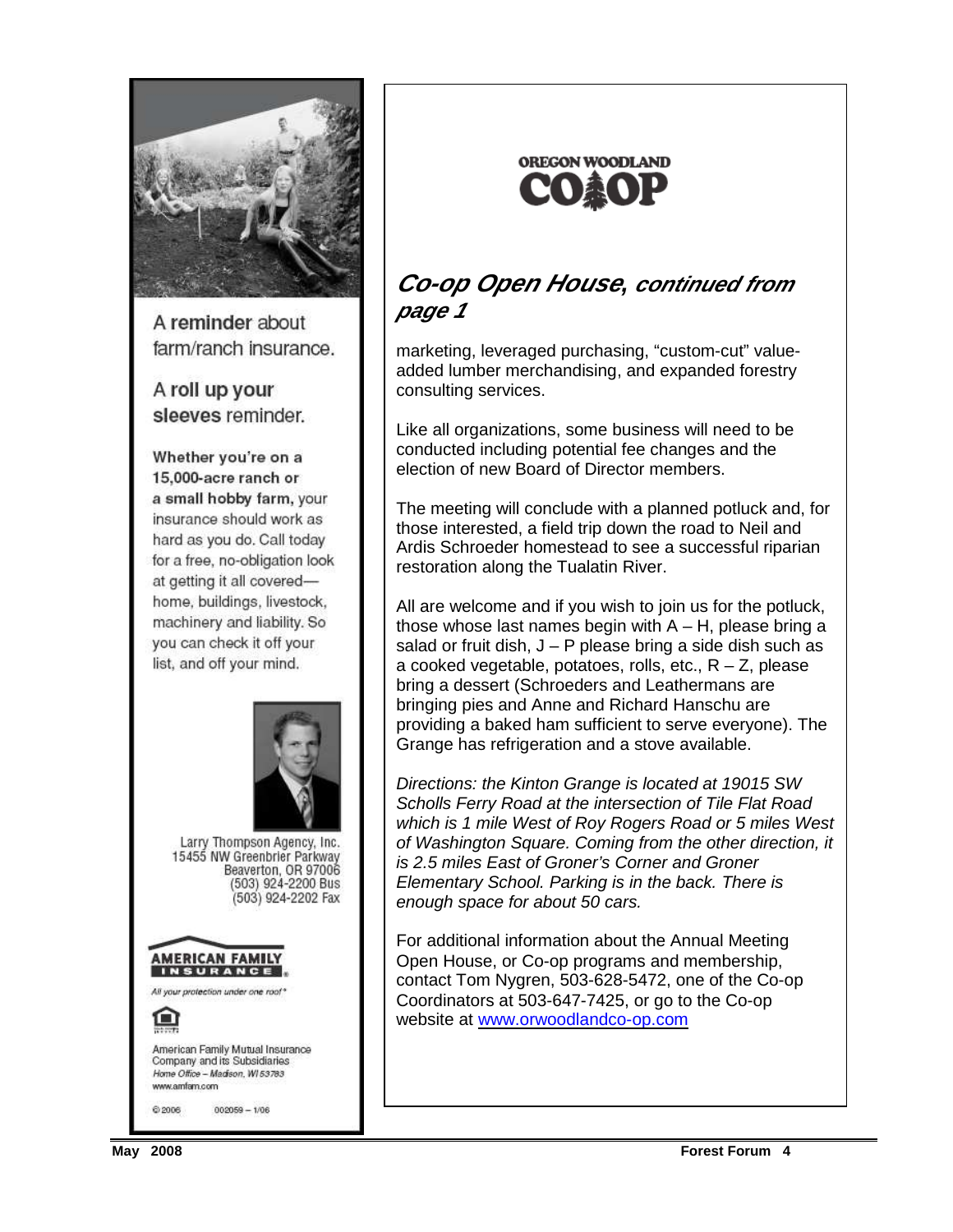

### **Washington County Eying Rural Reserves**

Washington County and the Metro Regional authority have foreseen the need to reach beyond the current Metro Urban Growth Boundary and begin establishing reserves for urban growth. As part of the planning process, agricultural lands and certain natural landscapes will be identified for protection. Tim O'Brien, senior planner for Metro, presented plans for this process at the January 2007 WCSWA meeting. Mike Dahlstrom, public involvement coordinator for Washington County Department of Land Use and Transportation, has contacted the Forest Forum editor for help in involving rural stakeholders in the identification process. The following e-mail from Dahlstrom provides initial information to help you become informed about this process.

The Urban and Rural Reserves planning process is underway. This collaboration between Metro and Washington, Clackamas and Multnomah Counties will result in identifying those areas outside the current Urban Growth Boundary which are the most logical and cost effective for growth inclusion over the next 40 - 50 years. **At the same time, the process mandates protecting valuable agricultural resources and natural landscape features from urbanization."**

 focus over the next 18 months will be providing information and soliciting input from potentially I am the public involvement coordinator with Washington County - Planning Division. Much of my affected stakeholders and interested parties in the county. This is a first-of-its kind collaboration to provide certainty regarding areas for expansion and areas to be protected over a long term.

The county has set up a website to provide initial background information and we will be posting upcoming opportunities for community review and comment. A series of open houses is being scheduled for mid to late June and will be posted soon. The website: www.co.washington.or.us/reserves. Additional information is available at: www.metroregion.org/reserves."

> Michael Dahlstrom Public Involvement Coordinator Washington County - DLUT 503-846-8101 mike\_dahlstrom@co.washington.or.us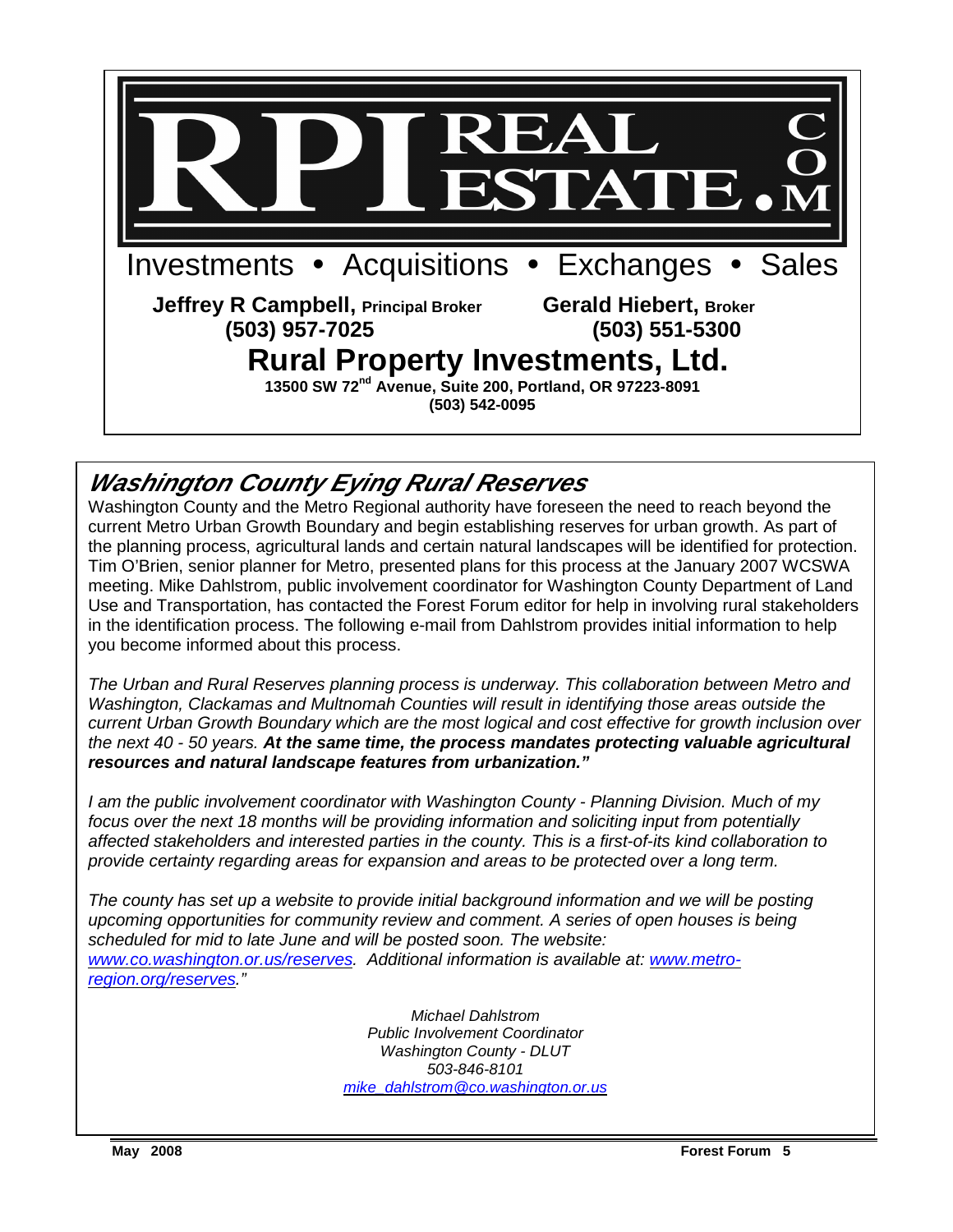#### **Contest rewards homeowners who protect their homes from wildfire**

Ever wonder what would happen if a wildfire swept through your neighborhood? Homeowners in northwestern Oregon can win up to \$500 in cash to help make their homes survivable in such an event. The 2008 Wildfire Home Awareness Contest is offering contestants in 12 northwestern counties a chance to win cash prizes if they have taken key steps to significantly reduce the fire risk to their home and property.

Beginning May 3, the contest will select four contestant homes each week through June 27 to compete against each other. Each week, the home judged to be the best prepared to survive a wildfire will receive a \$500 cash prize. The three runner-ups will get cash prizes ranging from \$200 to \$50, depending on how their homes score for survivability.

On top of the cash prizes, contestants that earn \$200 or more will be entered into a grand prize drawing for an all-expense-paid vacation to Kah-Nee-Ta High Desert Resort & Casino.

Sponsored by state and local fire officials as well as other public and private organizations, the Wildfire Home Awareness Contest aims to encourage homeowners in the wildland-urban interface to make fire-safe improvements before the 2008 wildfire season.

#### **Who is eligible**

Homeowners in the following counties are eligible to enter: Benton, Linn, Polk, Marion, Yamhill, Clackamas, Lincoln, Tillamook, Columbia, Clatsop, Washington and Multnomah.

#### **How to register**

Contest registration can be completed online, www.oregon.gov/odf, or by submitting the following information by mail or in person to: Oregon Dept. of Forestry, Attn: Wildfire Contest, 801 Gales Creek Rd., Forest Grove, Oregon 97116-1118. Entries will be accepted through June 23. The contest rules are posted on the website listed above.

 Four contestants will be chosen weekly from May 5 through June 27. The grand prize winner will be announced on July 5.

Sponsors of the Wildfire Home Awareness Contest include: KPTV Fox 12, Keep Oregon Green, State Farm Insurance, Tualatin Valley Fire & Rescue, Office of State Fire Marshal, Oregon Department of Forestry, Clatsop County Firefighters Association, and the Fire Defense Board Chiefs of Benton, Clatsop, Columbia, Clackamas, Linn, Washington, Yamhill and Polk counties.

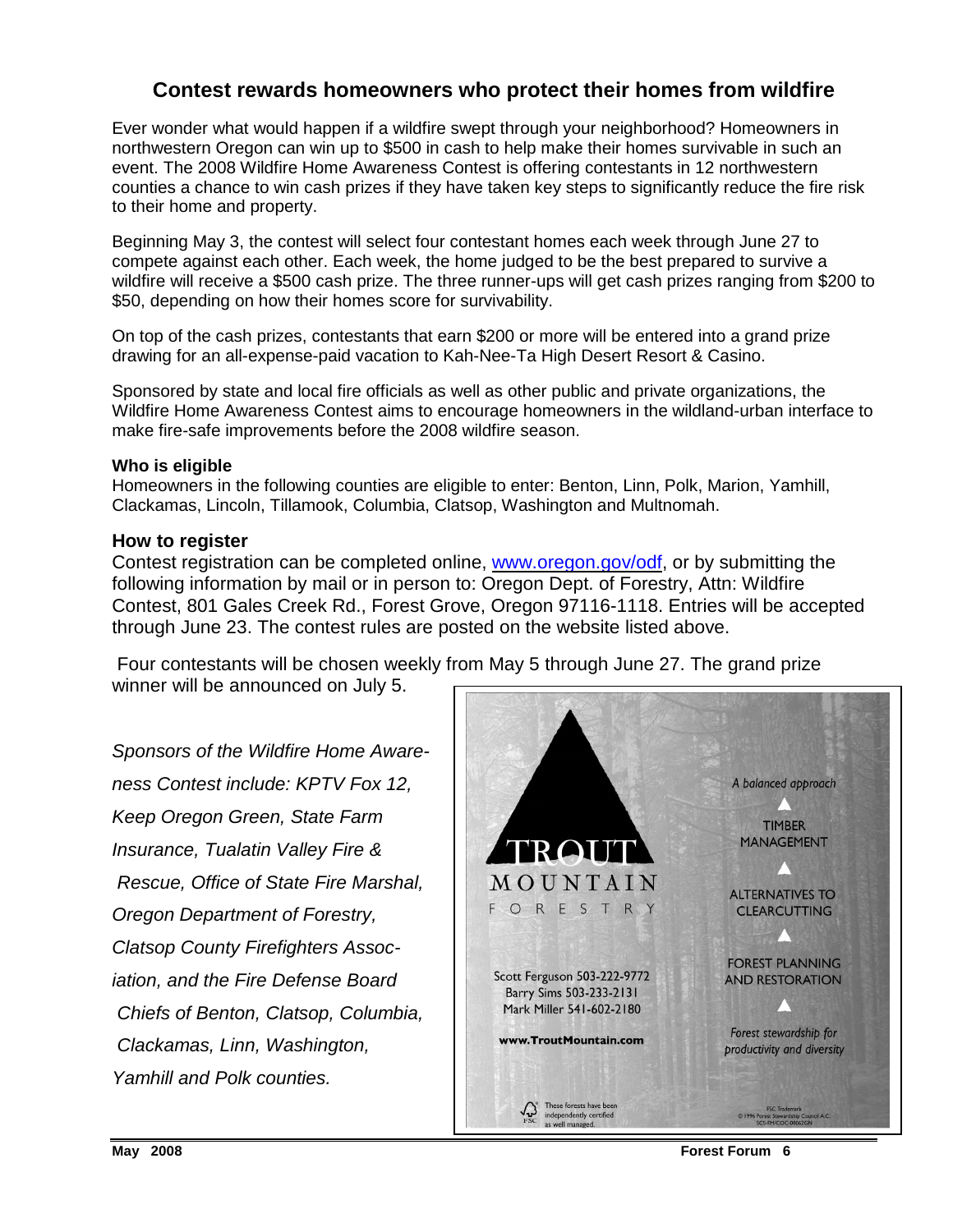### **The Watershed Research Cooperative – New Studies**

**Editor's note: The April Forest Forum introduced the topic of paired watershed studies with an overview of the Hinkle Creek study, and two new studies being initiated by the Watershed Research Cooperative – a consortium of federal, state, and private research organizations. This month the focus is on the Trask River and Alsea River studies. The three studies complement each other by conducting research using similar designs and methods, in different watersheds. Hinkle Creek is in the Cascades, Trask is in the Northwest Coast, and Alsea is in the Mid-Coast.** 

#### **The Trask Study: What are the Effects of Forest Management on Fish and the Aquatic Environment at a Watershed Scale?**

This question is being addressed with a collaborative watershed-scale study in the Trask River. Several watershed processes are being researched. The research is conducted at two scales- within the immediate area of harvest treatments and at downstream locations throughout the watershed. The study will provide important information for adaptive management processes on state, private, and federal forests, and will provide greater ecological context to address forest management effectiveness questions.

#### **The study objectives are:**

- 1) Determine response of non-fish streams to harvest:
	- Clearcut with buffer
	- Clearcut without buffer
	- Thinning with buffer
- 2) Determine downstream response to multiple harvest
- 3) Measure physical, biological, and chemical changes
- 4) Improve understanding of processes responsible affecting biological characteristics and function of stream ecosystems

Road construction on the treatment areas will begin in 2011, and harvest in 2012. Data collection occurs for 4-5 years before and after treatment.



#### **Oregon Family Forestland Facts**

Acres of family forestlands – 5 million acres

Number of family forestland owners – 70,000 (own 10 to 5,000 acres)

Three-fourths live on their land

Four out of ten owners are female

Two-thirds have owned it for more than 25 years

Family Forestland amounts to 40% of Oregon's private forestland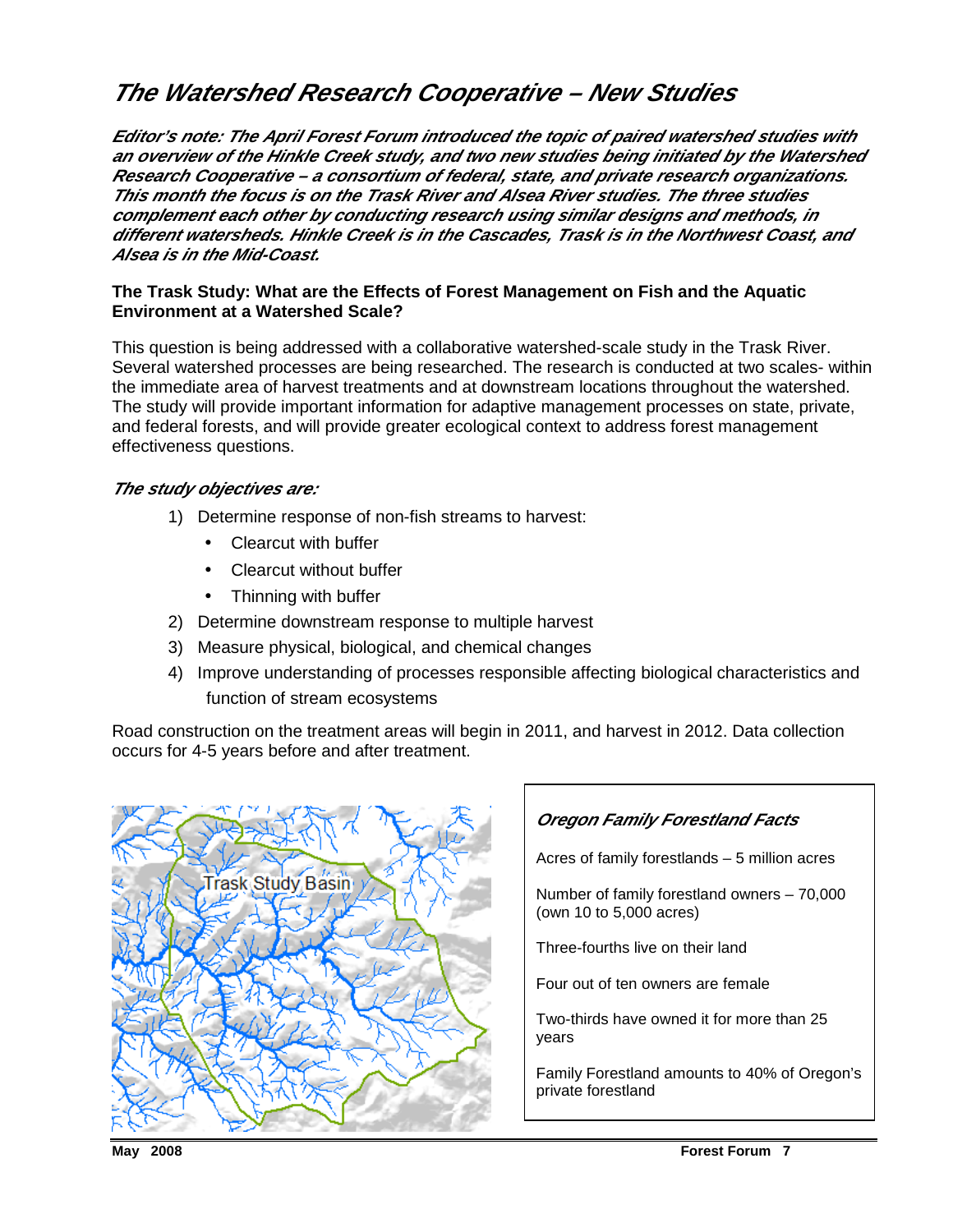### **WCSWA Scholarships Awarded**

WCSWA's seventh annual Native Tree and Plant Sale netted enough money to award two scholarships, each for \$1,000. The committee consisting of Sharon Boge, Bonnie Shumaker, Don Moore and Mike Heath met on April  $10<sup>th</sup>$  to examine the five applications that were submitted. It was hard to choose from such worthy applicants. To address this difficulty, we use a point system based on the thoroughness with which the application is filled out, the student's academics and experience, how well the essay addresses the areas requested and the sponsor's and other recommendations.

And the winners are: Nicholas Dummer and Mark Nygren.

 Nicholas is sponsored by his grandfather, Art Dummer. He will graduate from Liberty High School in Beaverton this June and has held leadership roles in his high school marching band as well as doing volunteer work and having an after school job. He gained valuable business experience on his grandfather's farm with a Christmas tree project. His educational goals are to complete a degree in Computer Graphics Designing, first attending community college and then DeVry University. Congratulations Nick.

 Mark is sponsored by his grandfather, Tom Nygren. He is also an award winning musician and has worked at after school jobs as well as doing volunteer work. A summer job after his freshman year at Montana State University allowed him to work with an autistic child and this defining experience led him to pursue a degree in education. He plans to teach history at the high school level. Growing up in Montana has instilled in him a love of the outdoors and he values the backpacking, hunting and forest stewardship experiences his father and grandfather have given him. Congratulations Mark.

### **Advertising Opportunity:**

**The Forest Forum is a monthly newsletter sent out to over 250 members and friends of WCSWA. Advertisers receive free newsletters for the duration of their ads.** 

#### **ADVERTISING RATES (PRICE INCLUDES TYPESETTING & AD PREP)**

**YES!** I want to advertise in the WCSWA Forest Forum. Ad size:

Enclosed is a check or money order for: 1 issue \_\_\_\_ 4 issues \_\_\_ 12 issues \_\_\_

| Company______________________ |  |
|-------------------------------|--|
| Contact                       |  |
| Address_____________________  |  |
|                               |  |
| Phone                         |  |
| Fax                           |  |

Please send this form, ad copy, logos, photos, etc. to:

**Dallas Boge, 10735 NW Thornburg Rd, Gales Creek, OR 97117** 

**Thank you for supporting Washington County Small Woodlands Association!** 

|                    |       |        | 12     |
|--------------------|-------|--------|--------|
|                    | issue | issues | issues |
| 1/12               | \$15  | \$30   | \$75   |
| page               |       |        |        |
| $1/6$ page         | 25    | 50     | 125    |
| $\frac{1}{4}$ page | 35    | 70     | 175    |
| $1/3$ page         | 45    | 90     | 225    |
| $\frac{1}{2}$ page | 65    | 130    | 325    |
| $2/3$ page         | 86    | 170    | 425    |
| Full               | 125   | 250    | 625    |
| page               |       |        |        |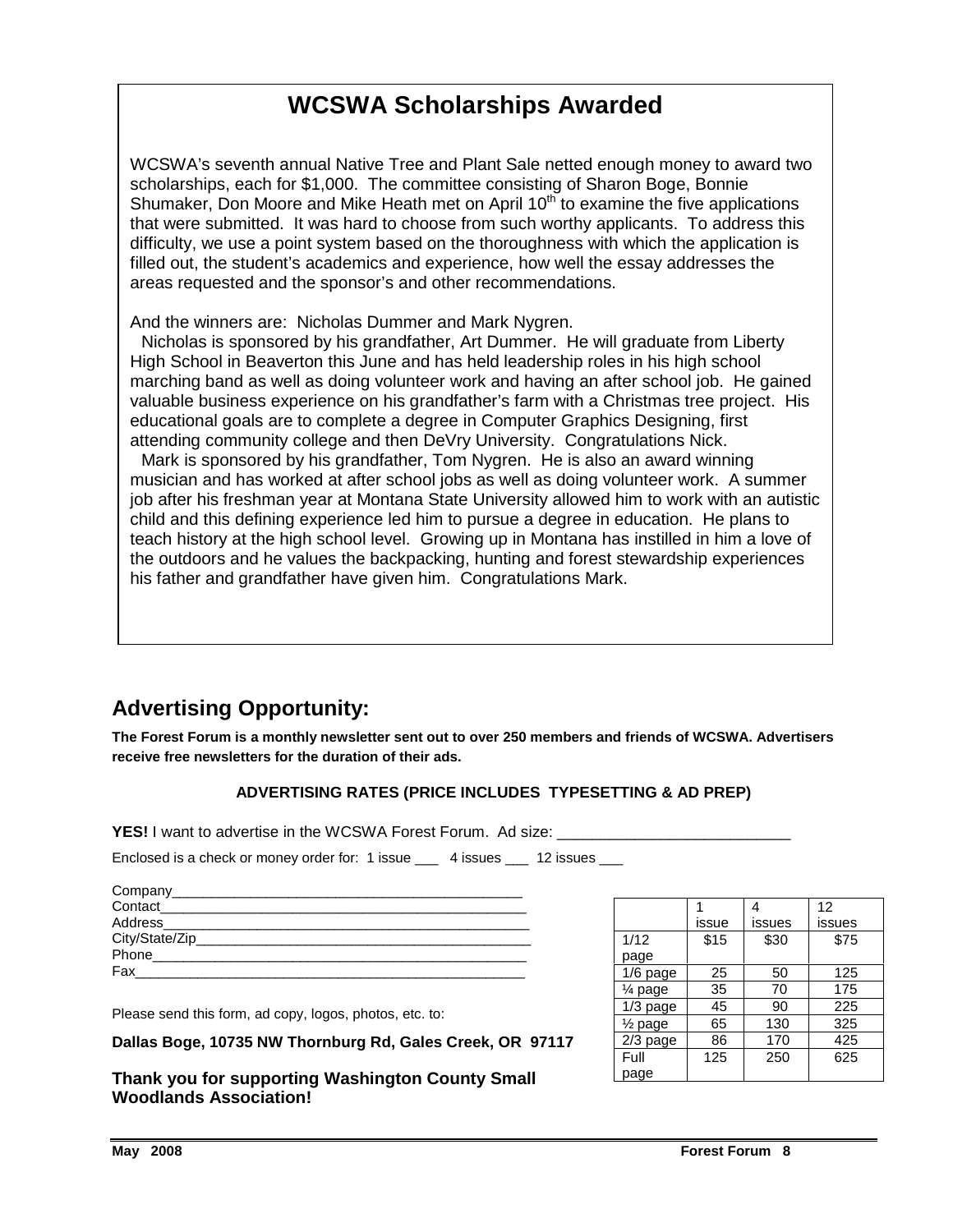### **Tree Talk by Bonnie Shumaker**

We just returned from our morning walk. The final leg was highlighted by an exhibition of our local meadow hawk flying his undulating, zigzag pattern through our converted alfalfa field of five year old trees. According to "Familiar Birds of NW Forests, Fields and Gardens" by David Marshall, this bird is officially a marsh hawk, but we've always called it a meadow hawk. Further reading informs me that it is quite common in farmer's fields and the fact that our friend is almost white means it must be an adult male. This hawk's favorite food is voles (yea!). He has been patrolling this field since the time when it was planted to alfalfa and he has always found plenty to fill his belly. I like to think it has been the same hawk year after year and I'm especially proud of him that he has learned to serpentine between the trees to surprise his prey. Since voles are reportedly in a population explosion this year, I wouldn't mind if he'd call in reinforcements to keep those pesky critters from nibbling our tree roots.

 In April, we had two school field trips to our tree farm from Beaverton School District's Rachel Carson Environmental Middle School. We like to have a chance to inform people that woodland owners can be good land stewards and still supply wood for its many useful purposes in a sustainable manner. These sixth and seventh graders seemed fairly well educated in natural resources and not too radical in their interpretation, but one student had a question for which Bob didn't have a ready answer and we discussed it at length afterwards. The student asked, "Is it true that you have to plant three trees for every one you cut?" Bob didn't feel he gave him an adequate answer when he said that you have to have one living tree to replace a cut one and sometimes that means planting more than one.

 In discussing it afterwards, we felt we came up with a better answer which would be, "It depends on why you cut the tree?" If you cut the tree to thin out a crowded stand to enable the rest to grow well, then you wouldn't replant at that time. However, a mature stand would have approximately fifty trees per acre, and after harvesting such a stand you would typically replant at 400 per acre or eight trees replacing each one cut. As in so many things, the answer doesn't lend itself well to sound bites such as the student's "three for one" rule. I'm reminded of my granddaughter's comment that she made after being told in school not to waste paper so she could "save a tree". Her comment was, "We don't need to worry about saving trees because we always plant more". My answer to her was that she was right, but it's never okay to waste things. I'm still trying to come up with a slogan to counteract "save a tree" with its implication that it is mean to cut one down. The slogan should still encourage conservation. The best I can come up with is "Use trees wisely", but I'm afraid that falls short. Any ideas?

### **Hat's off to OSWA and the Folks of Florence for an Excellent Event**

Reported by Bob and Bonnie Shumaker

OSWA's Annual Meeting was held in Florence April 24- 26. If you arrived early enough (we didn't) you loaded into boats to dig clams up the Siuslaw River. We have to confess to missing the Board Meeting as well, so read the "Update" for that information. We did arrive in time for the delicious chowder feed served up by the Barnes family.

 Friday offered "Tree School West". Steve Bowers taught us how to estimate the height and board feet in a doug fir and then he cut it down and we measured again and bucked it for the most value. In the afternoon we toured some Davidson Lumber Company land. Dick Beers was our van driver we got a fun dose of area history.

The final event was a "Howdy Neighbor" tour of the Ellingson Family Farm, LLC. The sun shone warmly on this event as we rotated through three stations and shared with each other tree farming experiences.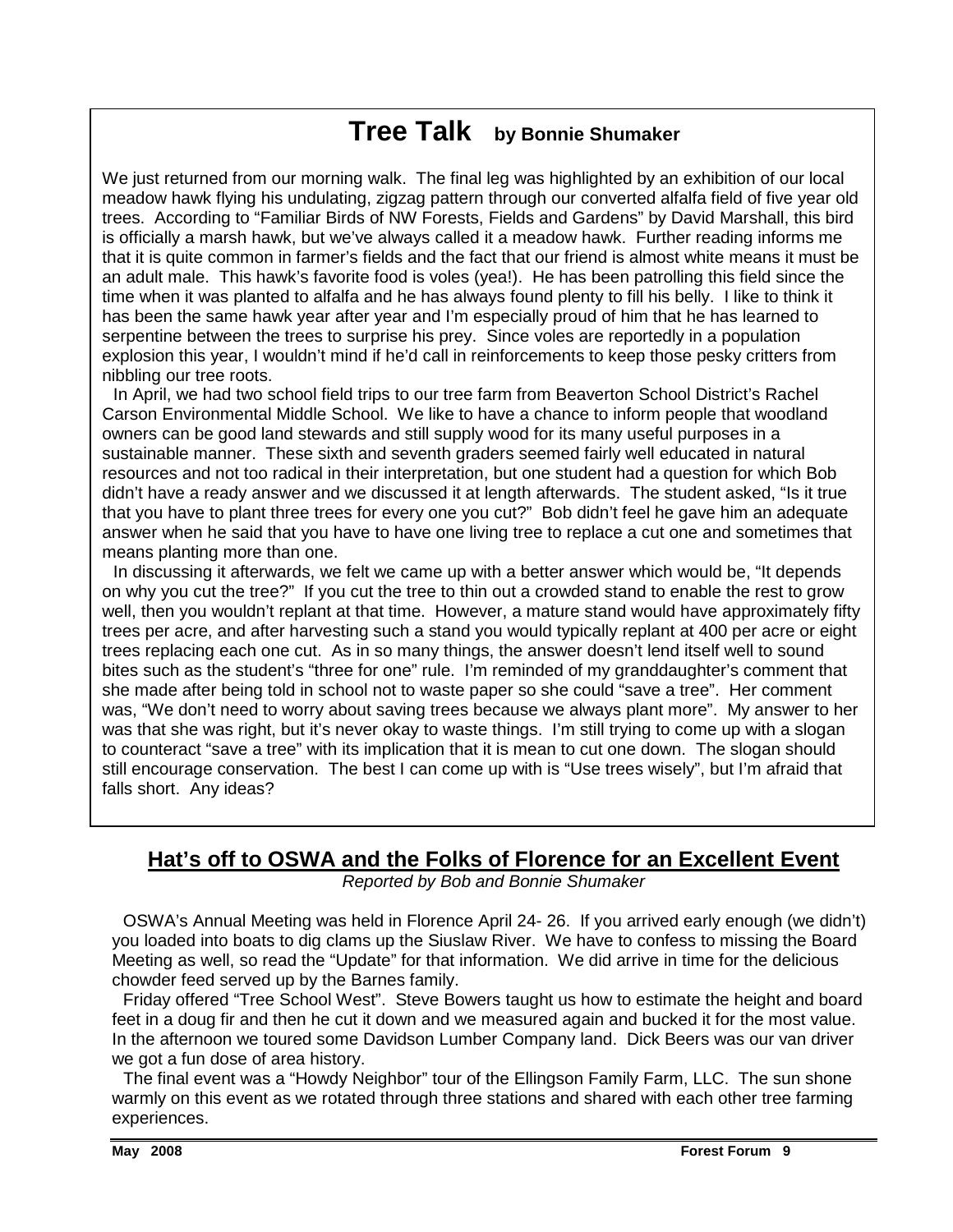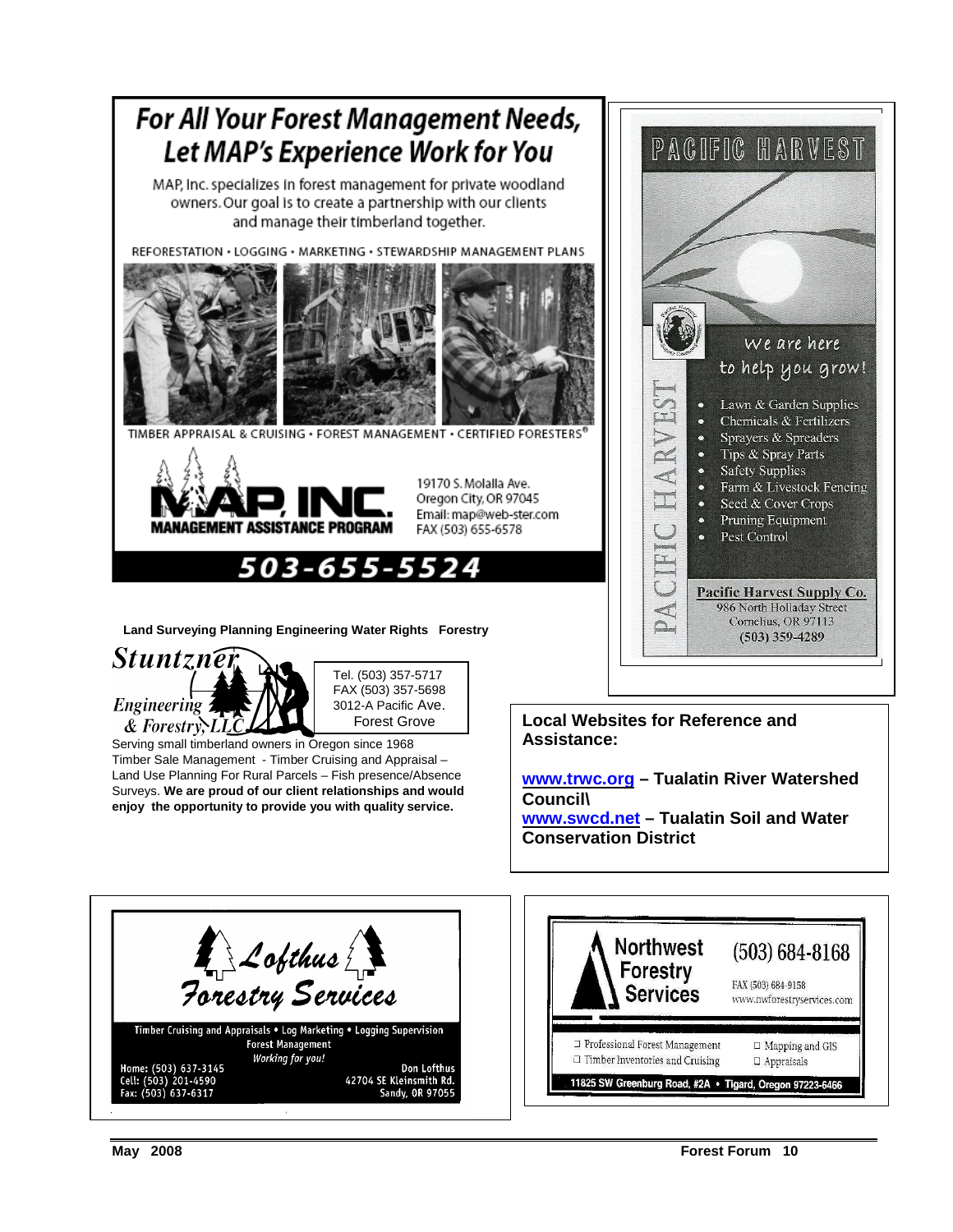

### **Wildlife Diversity – Wildlife Neighbors**

Susan Barnes, Wildlife Diversity Biologist for Northwest Oregon, was the featured speaker at the April 22<sup>nd</sup> WCSWA meeting. Susan has extensive background in different types of wildlife management in Oregon, including habitat inventory for a variety of species – including some threatened or endangered species – as well as access management for hunting and fishing. Her current job, however, is the "dream job" as she works with a variety of habitat situations and interested people. She works directly with the Oregon Department of Fish and Wildlife mission: To protect and enhance wildlife habitat for present and future use and enjoyment.

Susan focused on three aspects of her job: implementing the Oregon Conservation Management Strategy, limiting and controlling invasive species, and living with wildlife.

The Oregon Conservation Strategy – a broad strategy for managing wildlife habitats in Oregon, defines ecoregions (habitats) and conservation opportunity areas (which can be oriented to individual species, or to broader habitats). Invasive species of the wildlife type range from the common nutria and bullfrog, to species which are not yet established in Oregon, and hopefully won't be. The latter includes such species as zebra mussels. Living with our wildlife neighbors can be stressful, and Susan discussed some of the wildlife-human conflicts such as beavers plugging culverts.

There are opportunities for woodland owners to directly address the ODF&W mission, however:

- Understand and meet basic "critter" needs for food and habitat security
- Manage the "limiting factors" affecting those basic needs
- Manage for multiple vegetative successional stages
- Minimize fragmentation of habitat
- Increase habitat diversity

Following Susan's presentation, there was a lively discussion about personal wildlife situations and concern about the effect of T&E species listings.

Dallas Boge presented Susan with the "traditional" Madrone pencil box and pen.



**May 2008 Forest Forum 11**